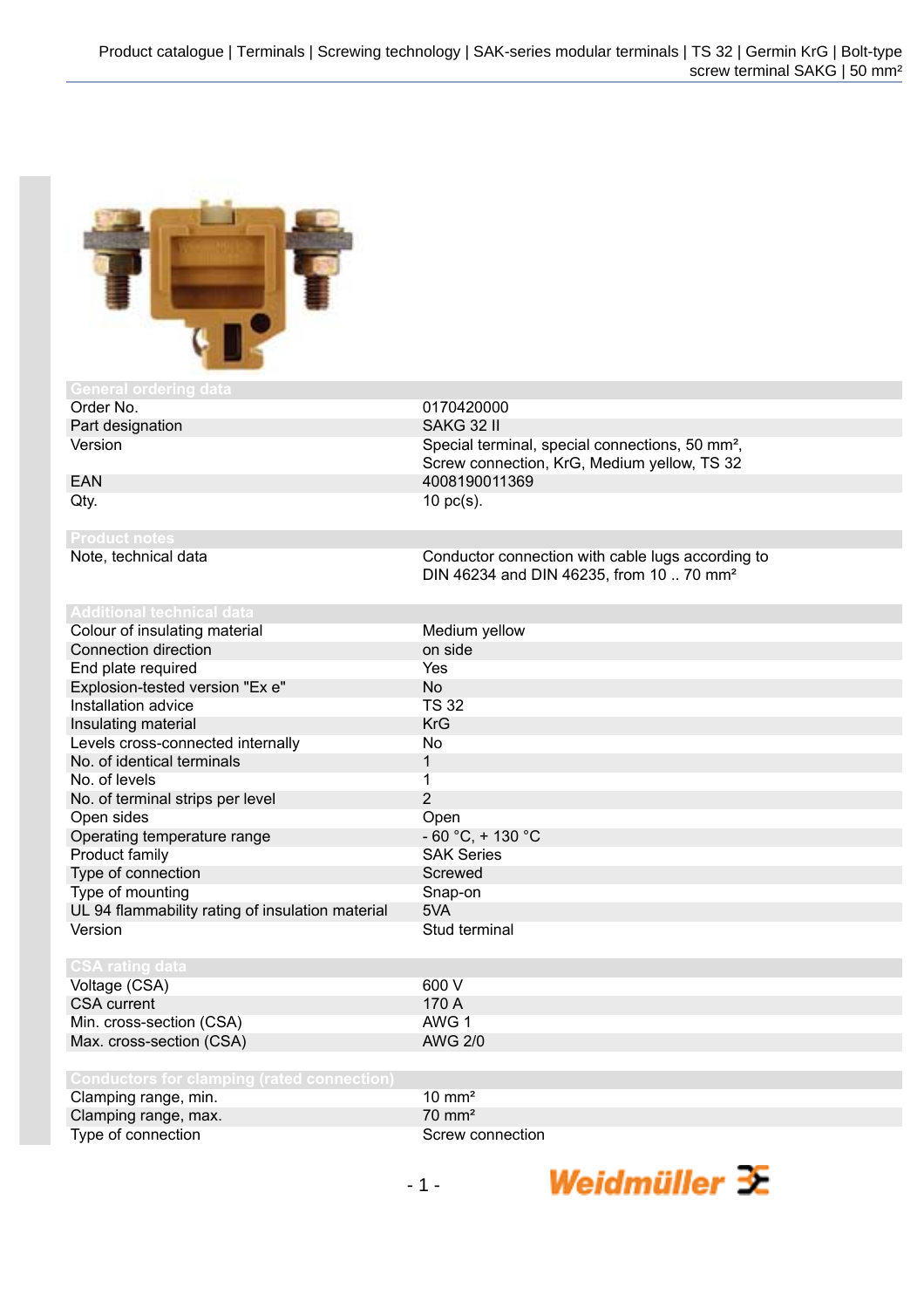| <b>Conductors for clamping (rated connection)</b> |                         |
|---------------------------------------------------|-------------------------|
| 2nd type of connection                            | screwed                 |
| Connection direction                              | on side                 |
| No. of connections                                | $\mathbf{1}$            |
| Clamping screw                                    | M 8                     |
| Tightening torque range                           | $6.012$ Nm              |
| AWG conductor size, min.                          | AWG 6                   |
| AWG conductor size, max.                          | <b>AWG 3/0</b>          |
| AWG conductor size, min.                          | $26.67$ mm <sup>2</sup> |
| AWG conductor size, max.                          | 67.44 mm <sup>2</sup>   |
|                                                   |                         |
| <b>Dimensions</b>                                 |                         |
| Width                                             | 32 mm                   |
| Height of lowest version                          | 53 mm                   |
| Length                                            | 80 mm                   |
| Weight                                            | 154 <sub>g</sub>        |
| TS 32 offset                                      | 40 mm                   |
|                                                   |                         |
| Rating data                                       |                         |
| Rated cross-section                               | $50 \text{ mm}^2$       |
| Rated voltage                                     | 1,000 V                 |
| Rated impulse voltage                             | 8 kV                    |
| Rated current                                     | 150 A                   |
| Standards                                         | IEC 60947-7-1           |
| Current with max. conductor                       | 192 A                   |
| Pollution severity                                | 3                       |
|                                                   |                         |
| <b>UL</b> rating data                             |                         |
| Voltage (UL)                                      | 600 V                   |
| Current (UL)                                      | 200 A                   |
| Min. cross-section (UL)                           | AWG 6                   |
| Max. cross-section (UL)                           | <b>AWG 3/0</b>          |
|                                                   |                         |

**Approvals**

Approvals institutes



| ×. | ═ |  |  |
|----|---|--|--|

STEP 0170420000\_01088\_SAKG\_32\_II\_STP.stp

| Classifications |             |  |
|-----------------|-------------|--|
| <b>ETIM 2.0</b> | EC000897    |  |
| <b>ETIM 3.0</b> | EC000897    |  |
| eClass 4.1      | 27-14-11-31 |  |
| eClass 5.0      | 27-14-11-31 |  |
| eClass 5.1      | 27-14-11-31 |  |
|                 |             |  |
|                 | -2-         |  |
|                 |             |  |